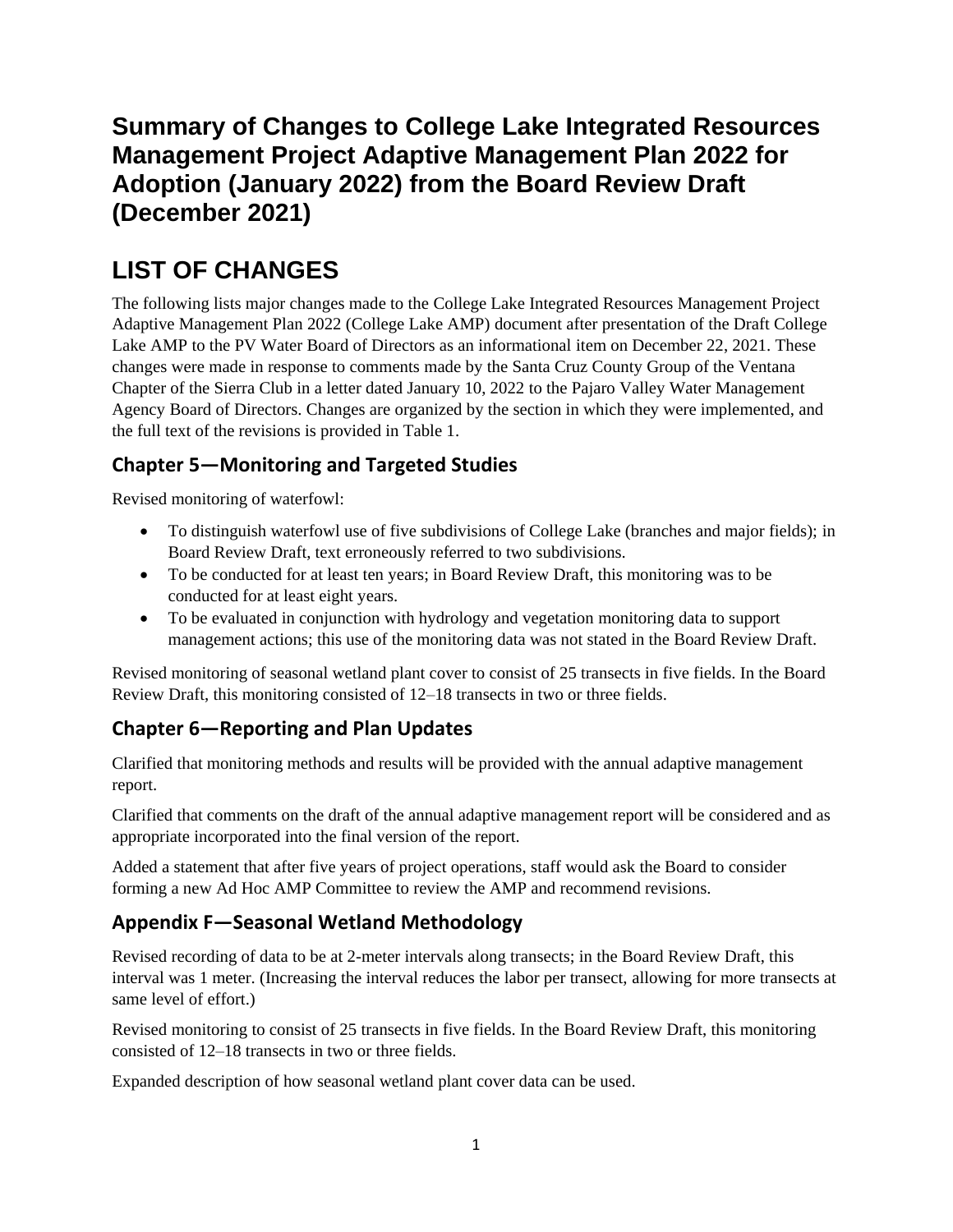## **Table 1**

## **College Lake Integrated Resources Management Project Adaptive Management Plan (AMP):**

| <b>Suggested Revision to AMP Text</b>                                                                                                                                                                                                                                                                                                                                                                                                                                                                                                                                                                                                                                                                                                                                                                                                                                                                                                                                     | <b>Revision in Response to Comment</b>                                                                                                                                                                                                                                                                                                                                                                                                                                                                                                                                                                                                                                                                                                                                                                                                                                                                                          |
|---------------------------------------------------------------------------------------------------------------------------------------------------------------------------------------------------------------------------------------------------------------------------------------------------------------------------------------------------------------------------------------------------------------------------------------------------------------------------------------------------------------------------------------------------------------------------------------------------------------------------------------------------------------------------------------------------------------------------------------------------------------------------------------------------------------------------------------------------------------------------------------------------------------------------------------------------------------------------|---------------------------------------------------------------------------------------------------------------------------------------------------------------------------------------------------------------------------------------------------------------------------------------------------------------------------------------------------------------------------------------------------------------------------------------------------------------------------------------------------------------------------------------------------------------------------------------------------------------------------------------------------------------------------------------------------------------------------------------------------------------------------------------------------------------------------------------------------------------------------------------------------------------------------------|
| Page 6-1:<br>Prior to its finalization, the annual report will be<br>presented to the Projects and Facilities Operations<br>Committee for its review with an invitation to the<br>meeting being extended to the members of the former<br>Ad Hoc AMP Committee. The final report will discuss<br>the members' recommendations and incorporate as<br>appropriate.                                                                                                                                                                                                                                                                                                                                                                                                                                                                                                                                                                                                           | The text has been revised as suggested.                                                                                                                                                                                                                                                                                                                                                                                                                                                                                                                                                                                                                                                                                                                                                                                                                                                                                         |
| Page 6-1:                                                                                                                                                                                                                                                                                                                                                                                                                                                                                                                                                                                                                                                                                                                                                                                                                                                                                                                                                                 | The following revision has been made that is<br>comparable to the suggested revision:                                                                                                                                                                                                                                                                                                                                                                                                                                                                                                                                                                                                                                                                                                                                                                                                                                           |
| Each year a report will be produced that summarizes<br>monitoring methodology and results, along with<br>operations and maintenance O&M conducted by PV<br>Water, if action triggers were exceeded, and if so, what<br>management actions were taken or planned in<br>response.                                                                                                                                                                                                                                                                                                                                                                                                                                                                                                                                                                                                                                                                                           | Each year a report will be produced that summarizes<br>monitoring methodology and results, along with<br>operations and maintenance O&M conducted by PV<br>Water, and that states if action triggers were exceeded,<br>and if so, what management actions were taken or<br>planned in response.                                                                                                                                                                                                                                                                                                                                                                                                                                                                                                                                                                                                                                 |
| Page 6-2:<br>As an adaptive plan, the AMP will be reviewed and<br>updated every five years. It is essential that the staff of<br>PV Water utilize the local knowledge and technical<br>expertise of the AMP Committee in addition to<br>consultant suggestions. The Sierra Club requests that<br>PV Water convene a new Ad-Hoc AMP Committee after<br>the first three to five years of project operation, and<br>every five years thereafter. This committee will conduct<br>the required five-year reviews and recommend changes<br>to objectives, monitoring, triggers or management<br>actions as necessary to address monitoring results or<br>outcomes of management actions, or to reflect recent<br>technology, regulations, funding or other factors. Three<br>years after the project onset may well be sufficient to<br>detect significant changes to vegetation, and possibly to<br>waterfowl. When such changes are detected, prompt<br>action may be needed. | The last paragraph of Section 6.2, "Plan Updates," has<br>been revised as follows:<br>At 5-year intervals, changes to the AMP made in the 5<br>annual adaptive management reports will be compiled<br>in an updated version of AMP document for ease of<br>reference. It is anticipated that the after the first 5-years<br>of Project O&M, monitoring results and documented<br>management activities will have provided a sound basis<br>for evaluating and where appropriate, revising, all<br>objectives, monitoring methods (including monitoring<br>frequency), metrics, action triggers, and potential<br>management actions. Therefore, at that time, staff will<br>ask the Board of Directors to consider forming a new<br>Ad Hoc Adaptive Management Plan Committee for the<br>purpose of reviewing the AMP in conjunction with the<br>data collected to-date, and recommending revisions for<br>Board consideration. |
| To provide clarity and accountability for AMP<br>implementation, PV Water needs to establish an<br>implementation blueprint, timeline and estimated<br>budget, just as was done for the water project as a<br>whole. The larger project is more complex than the<br>AMP, so the task of creating a budget and timeline<br>should be within staff's capacity. The first four to five<br>years of AMP implementation will constitute monitoring<br>and data analysis, primarily, and should be<br>straightforward to budget.                                                                                                                                                                                                                                                                                                                                                                                                                                                | No revision has been made in response to this<br>comment. In response to a similar comment made<br>previously, several reasons were given for not including<br>a workplan/blueprint or estimated budget. These<br>reasons included most of the content of a<br>workplan/blueprint will be part of the Operations and<br>Maintenance Plan and Compliance Plan that will be<br>appended to the AMP once completed.<br>Regarding budgeting, PV Water has been funding and<br>conducting monitoring of hydrology, water quality, and<br>wildlife for both permitting requirements and<br>development of the Project and the AMP since 2014.                                                                                                                                                                                                                                                                                         |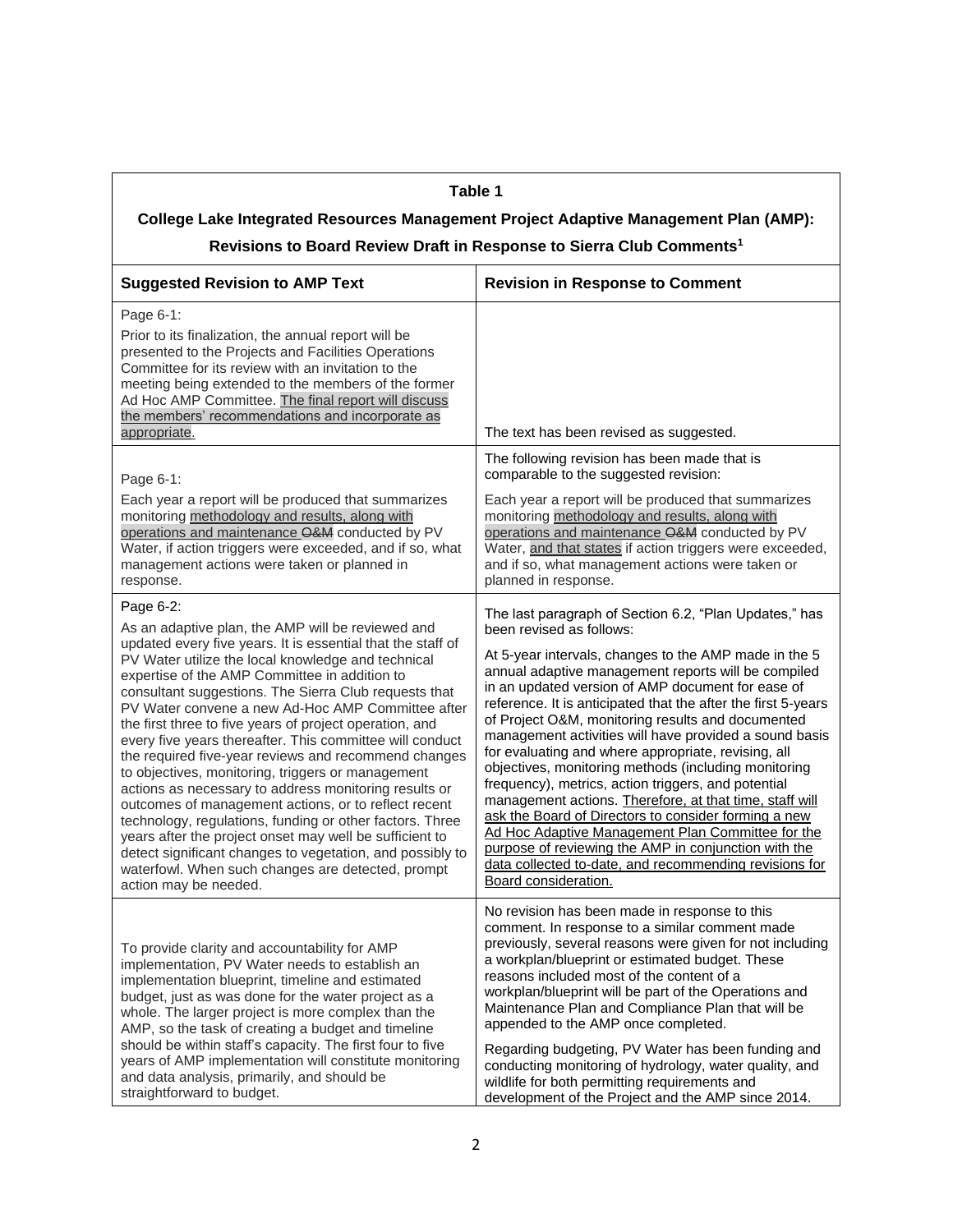| Table 1                                                                                                                                                                                                                                                                                                                                                                                                                 |                                                                                                                                                                                                                                                                                                                                                                                                                                                            |
|-------------------------------------------------------------------------------------------------------------------------------------------------------------------------------------------------------------------------------------------------------------------------------------------------------------------------------------------------------------------------------------------------------------------------|------------------------------------------------------------------------------------------------------------------------------------------------------------------------------------------------------------------------------------------------------------------------------------------------------------------------------------------------------------------------------------------------------------------------------------------------------------|
| College Lake Integrated Resources Management Project Adaptive Management Plan (AMP):<br>Revisions to Board Review Draft in Response to Sierra Club Comments <sup>1</sup>                                                                                                                                                                                                                                                |                                                                                                                                                                                                                                                                                                                                                                                                                                                            |
| <b>Suggested Revision to AMP Text</b>                                                                                                                                                                                                                                                                                                                                                                                   | <b>Revision in Response to Comment</b>                                                                                                                                                                                                                                                                                                                                                                                                                     |
|                                                                                                                                                                                                                                                                                                                                                                                                                         | PV Water will continue to fund this monitoring, and<br>additional monitoring, as identified in the AMP, through<br>PV Water's operations budget for the duration of the<br>Project.                                                                                                                                                                                                                                                                        |
|                                                                                                                                                                                                                                                                                                                                                                                                                         | The following revision has been made that is<br>comparable to the suggested revision:                                                                                                                                                                                                                                                                                                                                                                      |
| Page 5-5:<br><sup>20</sup> Beginning in 2022, data will be recorded so as to<br>distinguish waterfowl use of the twe five branches<br>(arms) of the lake.                                                                                                                                                                                                                                                               | <sup>20</sup> Beginning in 2022, data will be recorded so as to<br>distinguish waterfowl use of the two five subdivisions<br>covering the branches (arms) and center fields of the<br>lake.                                                                                                                                                                                                                                                                |
|                                                                                                                                                                                                                                                                                                                                                                                                                         | The text has been revised as follows:                                                                                                                                                                                                                                                                                                                                                                                                                      |
| Page 5-4:<br>In two or three five fields, six 100-meter-long,                                                                                                                                                                                                                                                                                                                                                           | In two or three five fields, six-five 100-meter-long,<br>permanently marked, transects will be randomly located<br>$(12-1825)$ transects total) <sup>1</sup> .                                                                                                                                                                                                                                                                                             |
| permanently marked, transects will be randomly located<br>$(42 - 18 \cdot 30$ transects total) <sup>19</sup> .                                                                                                                                                                                                                                                                                                          | [This revision also has been made to similar text in<br>Appendix F.]                                                                                                                                                                                                                                                                                                                                                                                       |
|                                                                                                                                                                                                                                                                                                                                                                                                                         | The text has been revised as follows:                                                                                                                                                                                                                                                                                                                                                                                                                      |
| Appendix F, Page F-1:<br>Each year in October, species cover will be recorded at<br>1-meter intervals along the transect by holding a rod<br>perpendicular to the transect line and recording each<br>plant species that has a leaf or stem touching the pole<br>(i.e., data are recorded for 100 "points" along each                                                                                                   | Each year in October, species cover will be recorded at<br>4-2-meter intervals along the transect by holding a rod<br>perpendicular to the transect line and recording each<br>plant species that has a leaf or stem touching the pole<br>(i.e., data are recorded for 100 "points" along each<br>transect).                                                                                                                                               |
| transect). $2$<br><sup>2</sup> Use a larger sampling interval if equivalent result<br>obtained.                                                                                                                                                                                                                                                                                                                         | [This revision applies a longer interval between data<br>collection points as suggested, and thus eliminates the<br>need to consider making the change in the future.]                                                                                                                                                                                                                                                                                     |
| Appendix F, Page F-1:                                                                                                                                                                                                                                                                                                                                                                                                   | The following revision has been made that is<br>comparable to the suggested revision:                                                                                                                                                                                                                                                                                                                                                                      |
| Year-to-year changes in cover along transects can also<br>be plotted against elevation to explore if these changes<br>differ among elevations (e.g., increasing cover of bare<br>ground at the lowest elevations), and compared with<br>vegetation management activities and the duration and<br>seasonal timing of inundation. Food plant productivity<br>will be plotted against waterfowl density by Lake<br>branch. | Year-to-year changes in cover along transects can also<br>be plotted against elevation to explore the effects of<br>duration and seasonal timing of inundation if these<br>changes differ among elevations (e.g., increasing cover<br>of bare ground at the lowest elevations), and changes<br>can be compared among fields to explore the effects of<br>vegetation management activities (e.g., reduced<br>waterfowl food plant cover in a single field). |
|                                                                                                                                                                                                                                                                                                                                                                                                                         | The text has been revised as follows:                                                                                                                                                                                                                                                                                                                                                                                                                      |
| Page 5-5:<br>Waterfowl density, overall abundance and species<br>richness will be compared to food plant productivity,<br>water quality (i.e. turbidity) and the duration and                                                                                                                                                                                                                                           | To support implementation of management actions,<br>waterfowl, hydrology, and vegetation monitoring data<br>would be evaluated for relationships between waterfowl<br>abundance or species richness and inundation (timing<br>and duration) or vegetation (seasonal wetland acreage<br>and waterfowl food plant cover).<br>[This revision states when and why this evaluation<br>would be done, which would not necessarily be every                       |
| seasonal timing of inundation by Lake branch.                                                                                                                                                                                                                                                                                                                                                                           | year.]                                                                                                                                                                                                                                                                                                                                                                                                                                                     |